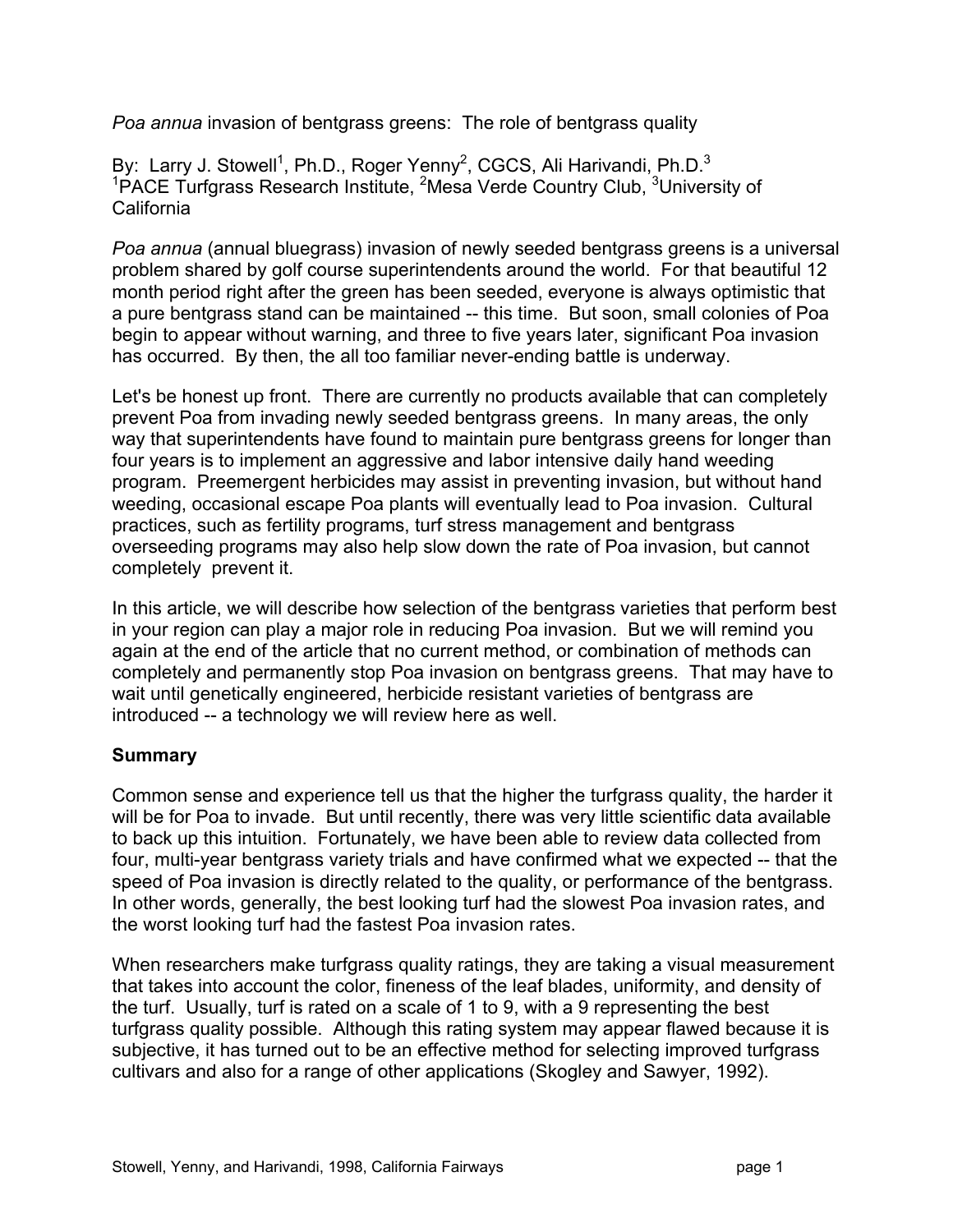# **Materials and Methods**

### Bentgrass variety trials

Our conclusions in this article are based on the results from bentgrass variety trials in four locations. Trials in Urbana, Illinois and Blacksburg, Virginia were reported by the National Turfgrass Evaluation Program (USDA, 1996 and USDA, 1997). The remaining two trials were located in northern California (Sunnyvale, CA) (Harivandi and Hagan, 1995) and in Southern California (Costa Mesa, CA) (Stowell and Yenny, 1997). The data from each of these four locations was also compared against the average quality data from NTEP (National Turfgrass Evaluation Program) trials in 1993 (16 locations), 1994 (26 locations) and 1996 (24 locations).

#### Poa invasion

Poa invasion is the result of a very complex interaction between the bentgrass variety, cultural practices, Poa varieties at the sites evaluated, and the environmental conditions. When researchers make Poa invasion ratings, they visually estimate the amount, or percent of Poa within each plot. A second method for rating Poa invasion is used by NTEP, which uses a scale of 1 - 9 to rate Poa invasion, with 1 representing heavy Poa invasion and 9 representing no Poa invasion. Data based on both of these rating systems are presented in this summary. Poa invasion ratings were taken the following number of years after bentgrass seeding: Urbana (1 year), Blacksburg (2 years), Sunnyvale (3 years), Costa Mesa (4 years).

# Analyzing the data

When analyzing the turf quality and Poa invasion data from each trial, we asked these two questions:

- 1. Do the bentgrass varieties perform the same in all locations?
- 2. Can we predict the extent of Poa invasion by looking at bentgrass variety quality ratings?

To answer these questions, we used a method known as **regression analysis**, which allows us to look at two factors (such as turf quality and Poa invasion) and determine if one factor has an effect on the other. If we find that turfgrass quality has an effect on Poa invasion, then we say that there is a **correlation** between the two factors. And the correlation becomes a **significant correlation** if the probability that the results are due to chance does not exceed 5% (denoted as p<0.05 in Tables 2 and 3) or 1% (denoted as p<0.01 in Tables 2 and 3). All statistical analyses were carried out using Systat 7.0.1 for Windows (SPSS Inc.).

A summary of all of the data we used in these analyses is presented in Table 1. Table 2 shows the correlation between turfgrass quality and Poa invasion and Table 3 shows the correlation between turfgrass quality ratings at different locations.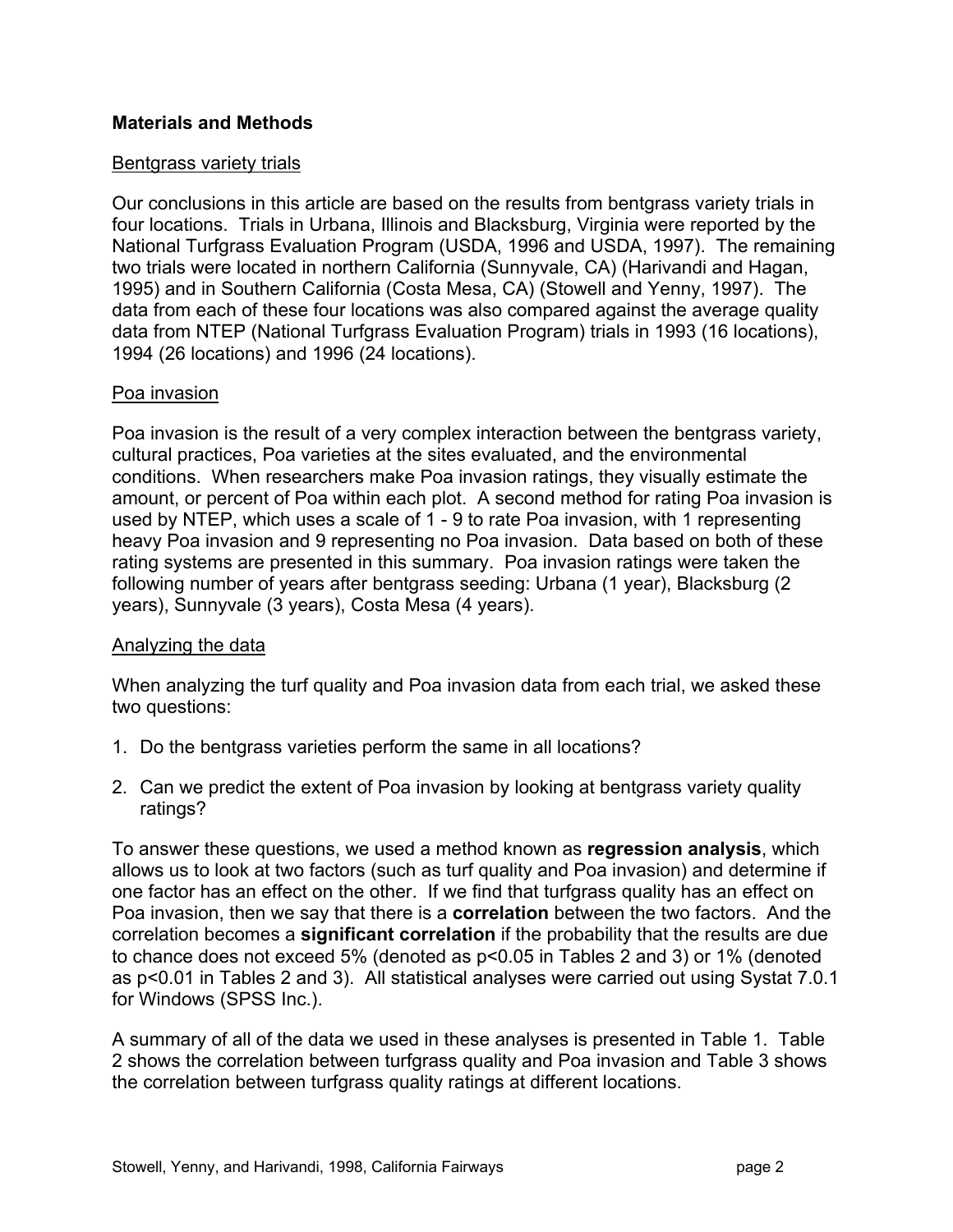# **Results and Discussion**

### Regionality of turfgrass quality: Location, location, location

The golf turf industry has benefited greatly from the NTEP national turfgrass quality trials that are conducted using standardized testing and reporting techniques. One of the most important features of these tests is that they are conducted in a wide variety of locations across the United States, so that results will be relevant to turf managers in all regions of the country.

In order to answer question number 1, above "Do the bentgrass varieties perform the same in all locations?", we looked at turfgrass quality ratings from each of the four locations, and compared them against each other, and against NTEP national quality rating averages (Table 3). Looking at Table 3, note that the West Coast quality ratings (Sunnyvale and Costa Mesa, CA) do not correlate very frequently with the quality ratings from Illinois or Virginia. Is this is a surprise? Probably not, since the environmental conditions in coastal California (including lack of a real winter!) are very different from those in the Midwest or the Southeast. In other words, depending on the location, different bentgrass varieties may perform differently. The take home message is that data from your own region is likely to be the most useful and the most predictive when it comes time for you to select the best bentgrass variety for your course.

#### Relationship of turfgrass quality to Poa invasion

The easiest way to look at the answer to question number 2, "Can we predict the extent of Poa invasion by looking at bentgrass variety quality ratings?" is to graph the results (Figure 1) of turfgrass quality ratings vs. Poa invasion ratings. If the majority of points fall on or near the diagonal line on each graph, then the two factors -- turf quality and Poa invasion -- are correlated and have an influence on one another. The closer the points are to this line, the stronger the correlation. Looking at Figure 1, we can see that there was a strong correlation between turfgrass quality and Poa invasion in all four test locations, with perhaps the strongest correlations in Costa Mesa and Sunnyvale, CA. In all four locations, the probability that the correlation was due to chance was lower than one in one hundred (P<0.01), which is the kind of strong, consistent data we like to see.

#### Practical recommendations

There are a few important conclusions contained in all of these data. First, we now have strong data to support the idea that the best performing bentgrass varieties will also be the most resistant to Poa invasion. This means that when superintendents use quality ratings from NTEP or other bentgrass variety trials, they are not only picking the best looking turf, but also the turf most likely to resist Poa invasion. And if you like to perform some of your own testing, we encourage you to supplement national trial data by growing several varieties at your own location, to see how they perform under the specific conditions at your golf course. Your experience and training should enable you to do an excellent job of rating quality. Suggestions on plot design and rating procedures can be obtained from the authors of this article.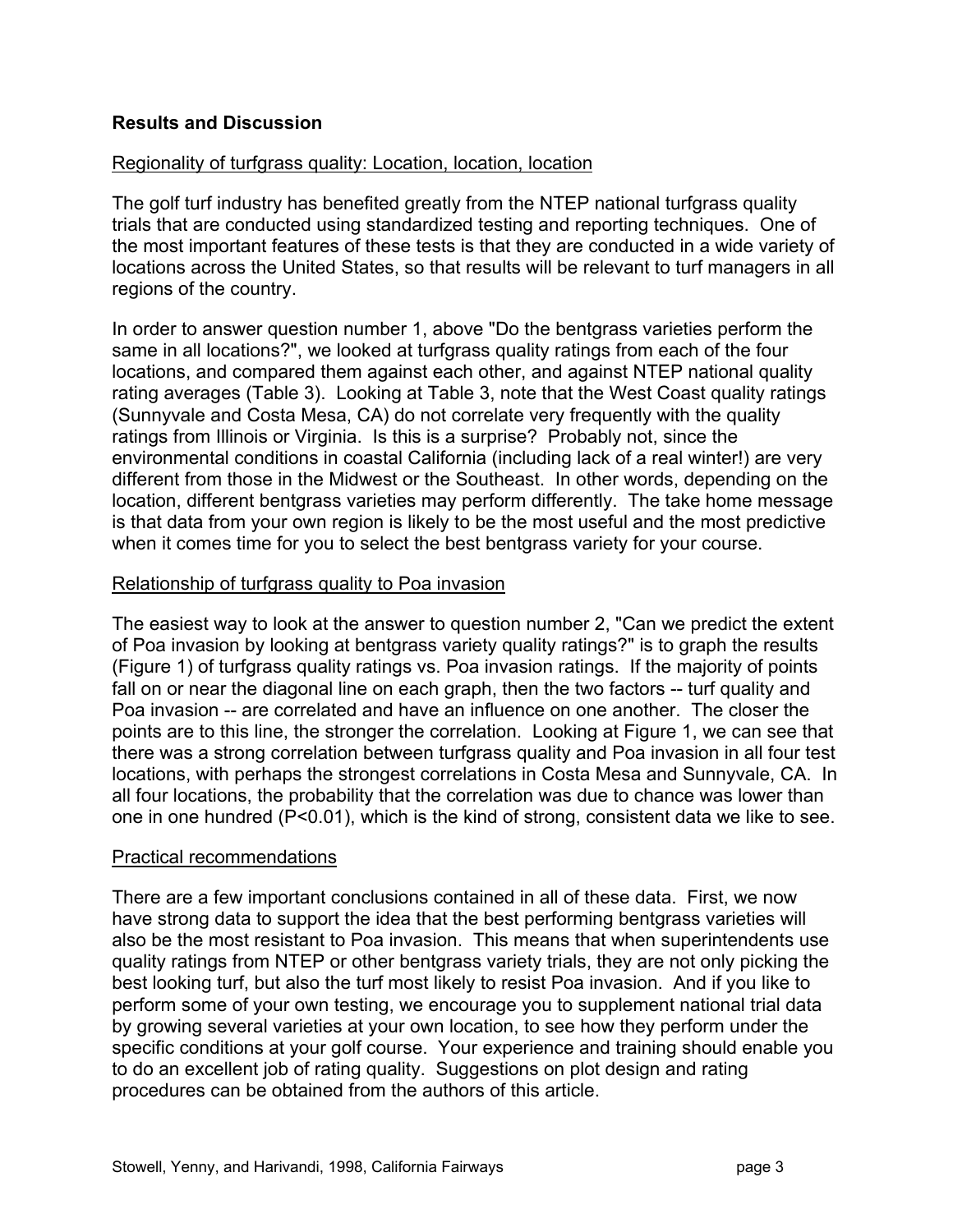The strong correlation between turfgrass quality and Poa invasion also confirms that whichever variety of bentgrass you choose, Poa invasion will be significantly slowed if turf quality is maintained at high levels through proper irrigation, fertility, aeration, traffic management, pest management and other cultural practices.

Thirdly, this data confirms that different bentgrass varieties do not perform the same way in different climates and environments. For this reason, you should rely most strongly on turfgrass quality data that comes from an area most similar to your own. However, don't completely ignore data from other locations, since this data may help you make your final decisions.

And finally, no matter which bentgrass you choose, the best that can be hoped for is a decrease in the rate of Poa invasion. Currently, there is no way to completely stop it. As illustrated in Figure 1, even the highest quality bentgrass varieties had some Poa invasion by 1-4 years after bentgrass seeding.

# The future

All is not bleak, however. Genetic engineering has provided some interesting plot twists in the Poa invasion story. Researchers are developing bentgrass varieties that are resistant to broad spectrum herbicides (Hartman et. al., 1994, Lee et. al., 1995 and 1996). In this case, Poa invasion is no longer an issue. If Poa invades, it can be blasted out of the bentgrass using effective herbicides without damage to the herbicideresistant bentgrass. When these varieties enter the marketplace, the turfgrass industry may be transformed as never before. Poa greens will slowly disappear as old greens are resurfaced using new bentgrass varieties that can be maintained, Poa-free, by periodic application of herbicides. Fact or fiction? Only time will tell.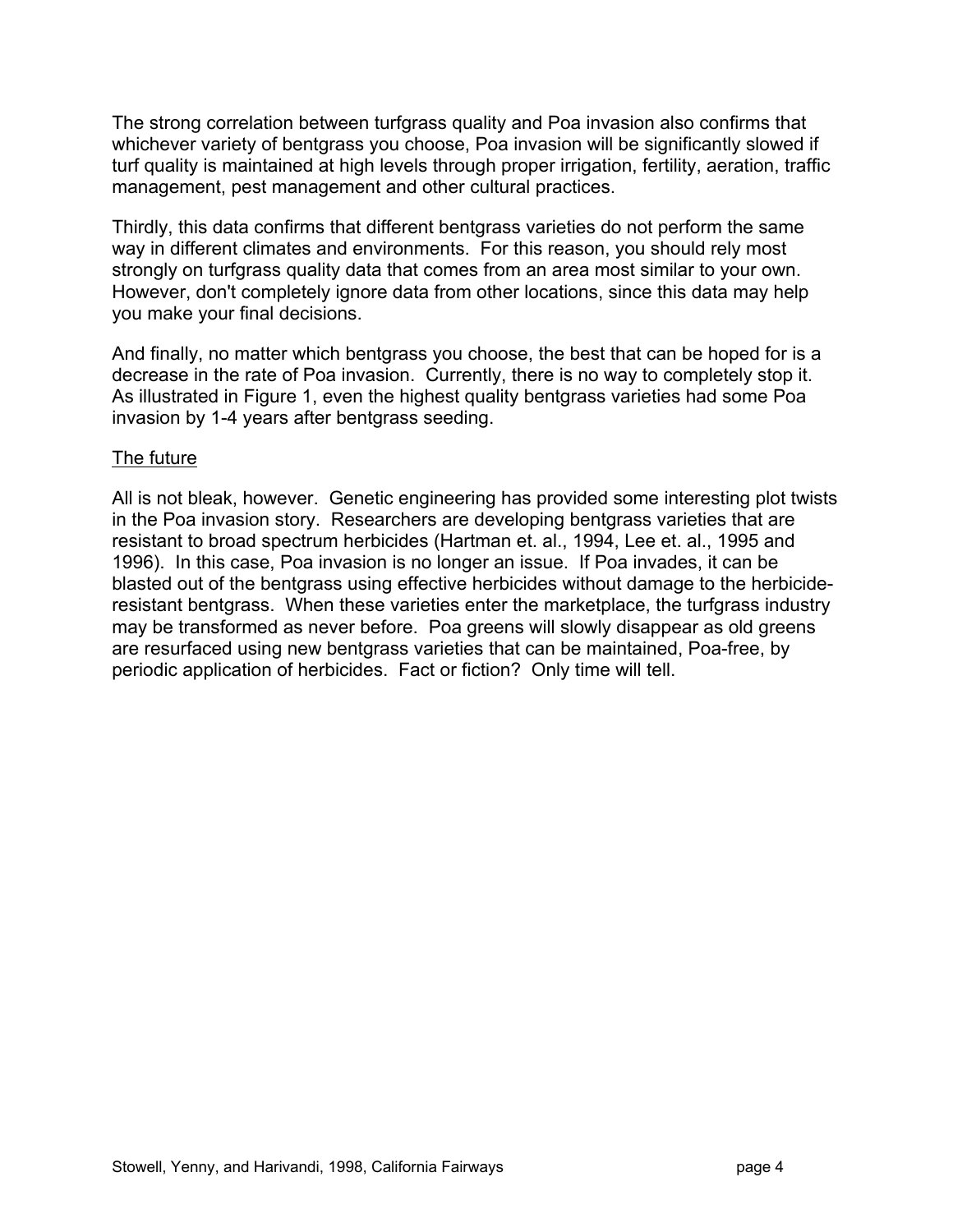Larry Stowell, Ph.D. is Research Director, PACE Turfgrass Research Institute, San Diego, CA. Roger Yenny is a certified golf course superintendent at Mesa Verde Country Club, Costa Mesa, CA. Ali Harivandi, Ph.D. is an environmental horticulturist for the University of California Cooeprative Extension Service, Hayward, CA.

# **References:**

Harivandi, A. and Hagan, W. 1995. All bentgrasses are not created equal. Golf Course Management. 65(7)61-64.

Hartman, C.L., Lee, L., Day, P.R., and Tumer, N.E. 1994. Herbicide resistant turfgrass (*Agrostis palustris* Huds.) by biolistic transformation. Bio/Technology 12:919-923.

Lee, L., Laramore, C.L., Tumer, N.E., and Day, P.R. 1995. Herbicide-resistant creeping bentgrass. Agronomy Abstracts. 1995:151.

Lee, L., Laramore, C.L., Tumer, N.E., and Day, P.R. 1996. Transformation and regeneration of creeping bentgrass (*Agrostis paulstris* Huds.) protoplasts. Crop Science. 36:401-406.

Skogley, C.R., and Sawyer, C.D.1992. Field research. Pages 589-614 in: Turfgrass (Waddington, D.V., Carrow, R.N., and Shearman, R.C. eds). Agronomy Monograph #32. American Society of Agronomy, Madison, WI

U.S. Department of Agriculture (USDA). 1996. 1993 National bentgrass (green) test - 1994 data, NTEP No. 96-1. USDA-ARS and National Turfgrass Federation, Inc., Beltsville, MD.

U.S. Department of Agriculture (USDA). 1997. 1993 National bentgrass (green) test - 1995 data, NTEP No. 97-6. USDA-ARS and National Turfgrass Federation, Inc., Beltsville, MD.

# **Acknowledgments**

The PACE Turfgrass Research Institute Advisory Board plays a critical role in providing research direction, generating financial support, offering and maintaining research sites, and participating in research experiments. The Board is composed of: Brian Archbold, El Niguel Country Club; Buzz Barker, Antelope Valley Country Club; Jeff Beardsley, Big Canyon Country Club; Mike Caranci, Candlewood Country Club; Sandy Clark, Rancho Bernardo Country Club; Candice Combs, City of San Diego; Gary Dalton, San Diego Country Club; Bruce Duenow, La Jolla Country Club, Jim Duffin, Los Amigos Golf Course; Bill Gallegos, Los Coyotes Country Club; Mike Greninger, Titleist/Cobra Test Facility, John Harkness, Oak Valley Golf Club; Mike Huck, USGA Green Section; Eric Lover, Dove Canyon Country Club; John Martinez, SCGA; David Michael, Friendly Hills Country Club; Wayne Mills, Valencia Country Club; Jim Neal, Rolling Hills Country Club; Ronald Nolf, Vista Valley Country Club; Robert O'Connell, Brentwood Country Club; Don Parsons, Old Ranch Country Club; Kurt Rahn, Leisure World, Laguna Hills; Mark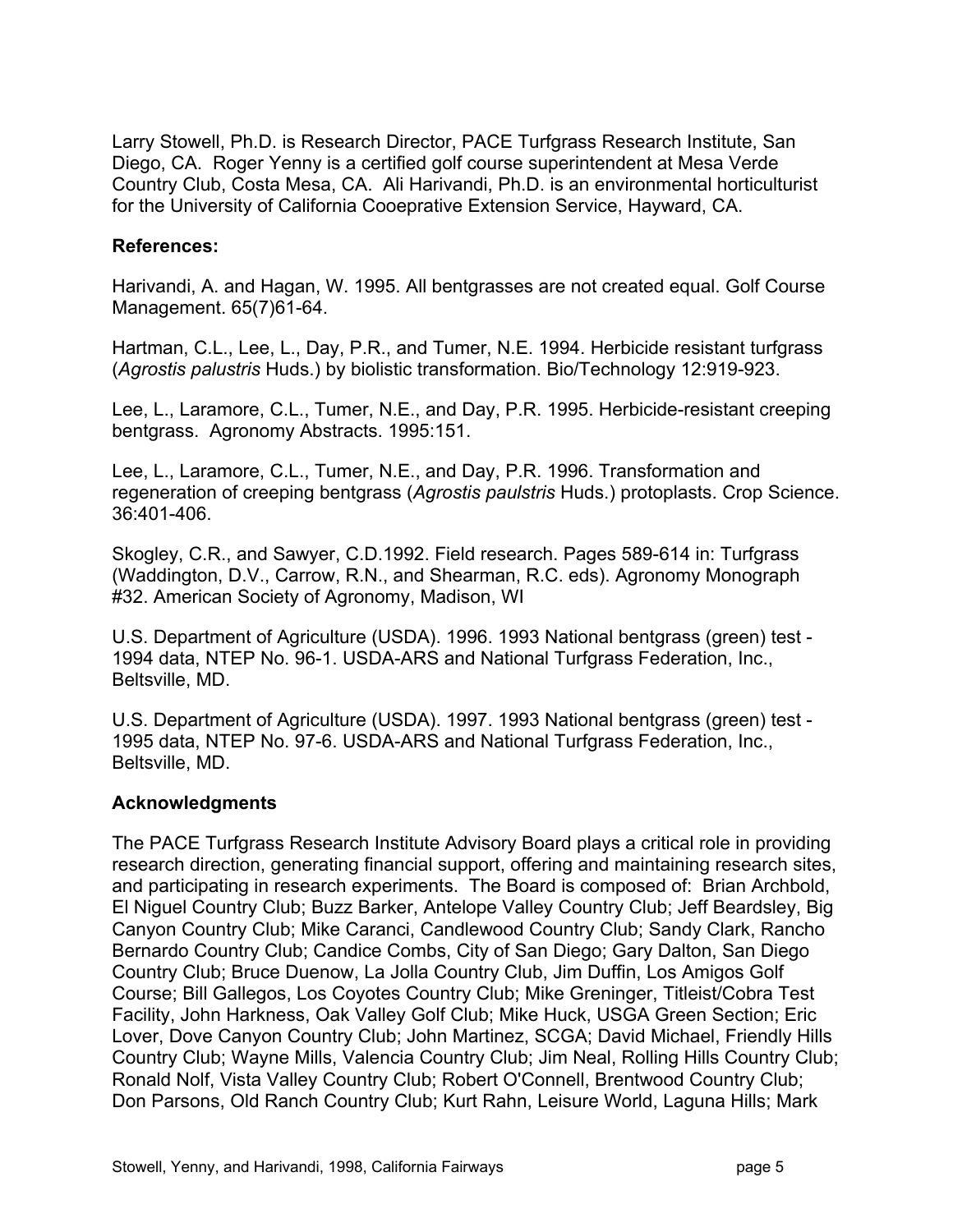Schaer, San Luis Rey Downs; John Welter, Menifee Lakes Country Club; Bruce Williams, Los Angeles Country Club; Reed Yenny, Mesa Verde Country Club; David Zahrte, Santa Ana Country Club.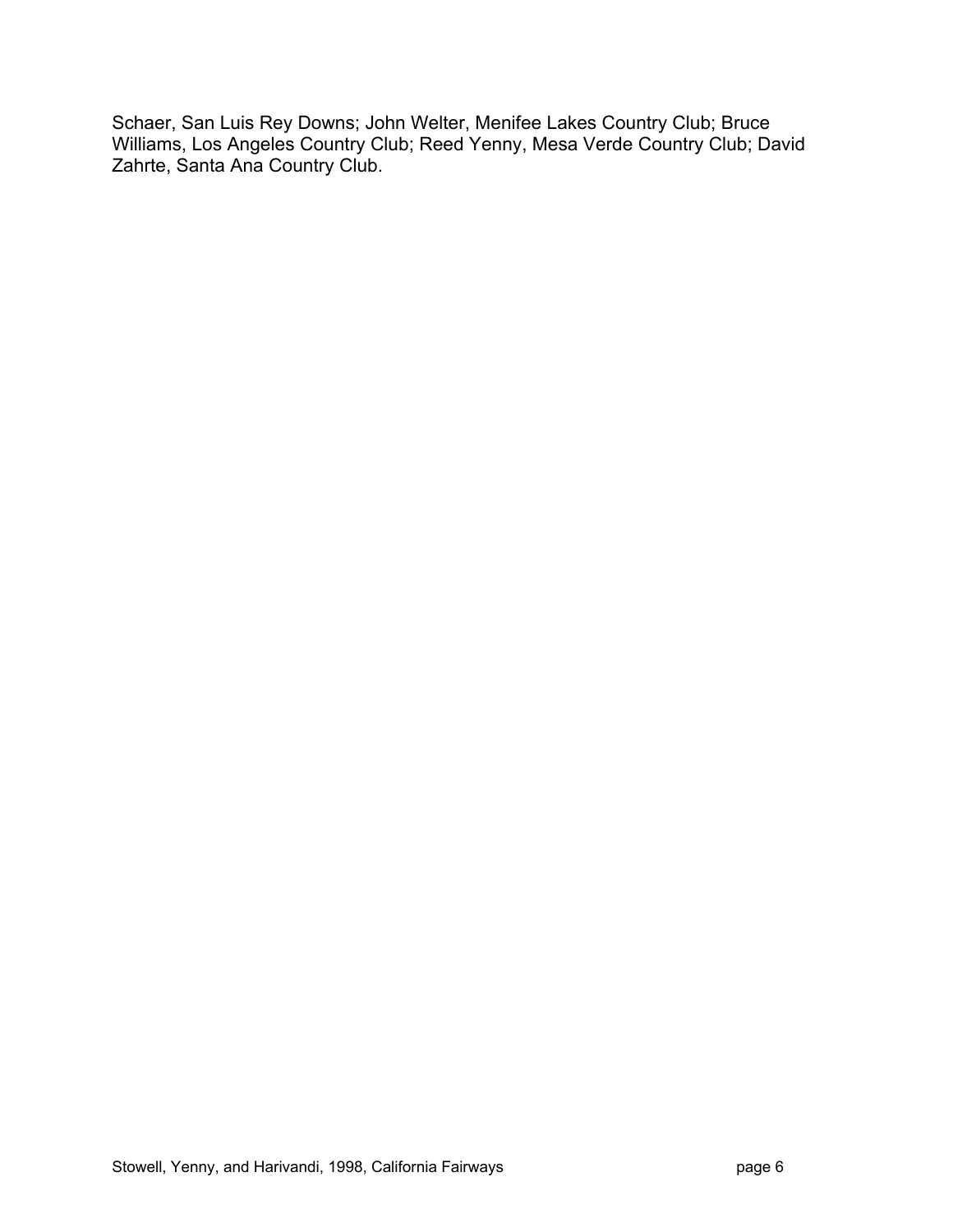Table 1. Summary of data for bentgrass variety quality and Poa invasion from each of four test locations (Urbana, IL; Blacksburg, VA; Sunnyvale, CA; Costa Mesa, CA) and summary of average bentgrass variety quality data from NTEP trials from 1993, 1994 and 1996. Not all varieties were evaluated in each location.

| Blacksburg Poa Invasion 1996<br>Costa Mesa Percent Poa 1997<br>Sunnyvale Percent Poa 1993<br>1996 NTEP Average Quality<br>1994 NTEP Average Quality<br>1993 NTEP Average Quality<br>Urbana Percent Poa 1994<br>Costa Mesa Quality 1997<br>Blacksburg Quality 1996<br>Sunnyvale Quality 1993<br>Urbana Quality 1994<br>Variety<br>$\overline{5.7}$<br>5.3<br>5.7<br>5.8<br>4.1<br>28.3<br>5.2<br>37.1<br>4.6<br>18th Green<br>88.CBE<br>34.7<br>6.1<br>5.2<br>4.7<br>4.2<br>48.6<br>Allure<br>5.9<br>5.9<br>4.5<br>18.3<br>5.1<br>7.7<br>Backspin<br><b>Bar AS 492</b><br>50.0<br>5.3<br>4.4<br>4.6<br>3.1<br>4.8<br>Bar WS 42102<br>31.7<br>3.7<br>6.0<br>5.8<br>4.6<br>5.6<br>42.1<br>Bardot<br>4.9<br>4.3<br>22.8<br>5.7<br>5.4<br>6.7<br>16.7<br>Carmen<br>6.3<br>6.2<br>5.1<br>20.0<br>8.0<br>15.0<br>5.9<br>6.3<br>Cato<br>18.3<br>5.4<br>Century<br>6.1<br>6.0<br>5.1<br>7.0<br>$C-N-C$<br>8.0<br>9.0<br>6.3<br>16.7<br>Cobra<br>11.8<br>6.0<br>6.3<br>16.7<br>5.8<br>6.2<br>5.5<br>8.1<br>11.6<br>5.2<br>6.0<br>Crenshaw<br>DG-P<br>5.9<br>4.2<br>31.7<br>5.2<br>5.6<br>5.3<br>4.9<br>5.1<br>26.8<br>Egmont<br>5.2<br>5.4<br>5.1<br>Emerald<br>20.8<br>36.7<br>Imperial<br>6.1<br>6.0<br>5.1<br>20.0<br>5.5<br>6.7<br>$\overline{5.7}$<br>16.7<br>ISI-AP-89150<br>5.8<br>4.8<br>5.1<br>5.0<br>Lofts L-93<br>6.6<br>6.4<br>5.3<br>18.3<br>6.3<br>6.7<br>4.3<br>25.0<br>5.7<br>5.6<br>5.5<br>21.0<br>5.0<br>4.7<br>Lopez<br>6.0<br>5.4<br>4.8<br>11.7<br>Mariner<br>5.4<br>5.0<br>5.0<br>MSCB-8<br>5.8<br>5.9<br>20.2<br><b>MSUEB</b><br>5.7<br>5.7<br>4.7<br>15.0<br>5.2<br>5.3<br>42.8<br>National<br>5.4<br>4.9<br>6.1<br>15.7<br>23.3<br>Penn A-1<br>6.5<br>6.3<br>5.3<br>7.0<br>6.0<br>6.5<br>6.5<br>5.5<br>16.7<br>Penn A-4<br>6.2<br>7.7<br>Penn G-2<br>6.3<br>6.1<br>4.9<br>35.0<br>6.4<br>6.3<br>Penn G-6<br>26.7<br>6.2<br>6.1<br>4.8<br>6.3<br>8.0<br>5.4<br>5.5<br>4.7<br>11.7<br>14.9<br>5.3<br>Penncross<br>5.9<br>5.7<br>6.1<br>25.1<br>4.9<br>5.9<br>5.8<br>5.9<br>15.0<br>14.9<br>6.7<br>5.3<br>6.3<br>Pennlinks<br>5.0<br>5.7<br>16.7<br>$\overline{5.7}$<br>$\overline{5.9}$<br>$\overline{21.7}$<br>5.9<br>27.1<br>$\overline{5.0}$<br>$\overline{5.0}$<br>5.6<br>4.5<br>Pro/Cup<br>6.3<br>5.9<br>Providence<br>6.3<br>16.7<br>5.8<br>6.0<br>Putter<br>6.1<br>5.9<br>11.1<br>7.5<br>15.1<br>6.3<br>Regent<br>5.8<br>5.8<br>4.7<br>13.3<br>5.9<br>15.7<br>6.2<br>30.1<br>5.0<br>4.3<br>Seaside<br>4.5<br>3.9<br>4.6<br>11.7<br>4.5<br>3.0<br>6.1<br>4.9<br>5.0<br>Southshore<br>6.1<br>13.3<br>8.2<br>8.0<br>5.3<br>SR 1020<br>5.9<br>5.9<br>6.2<br>4.8<br>18.3<br>10.7<br>7.8<br>11.7<br>4.7<br>6.1<br>5.4<br><b>TAMU 88-1</b><br>5.8<br>6.0<br>12.0<br>Tendenz<br>4.3<br>4.8<br>3.3<br>36.7<br>3.9<br>4.0<br>Tracenta<br>4.9<br>46.2<br>4.4<br>$\overline{4.3}$<br>Trueline<br>5.5<br>16.7<br>5.2<br>5.7<br>6.0 |  |  |  |  |  |  |
|-------------------------------------------------------------------------------------------------------------------------------------------------------------------------------------------------------------------------------------------------------------------------------------------------------------------------------------------------------------------------------------------------------------------------------------------------------------------------------------------------------------------------------------------------------------------------------------------------------------------------------------------------------------------------------------------------------------------------------------------------------------------------------------------------------------------------------------------------------------------------------------------------------------------------------------------------------------------------------------------------------------------------------------------------------------------------------------------------------------------------------------------------------------------------------------------------------------------------------------------------------------------------------------------------------------------------------------------------------------------------------------------------------------------------------------------------------------------------------------------------------------------------------------------------------------------------------------------------------------------------------------------------------------------------------------------------------------------------------------------------------------------------------------------------------------------------------------------------------------------------------------------------------------------------------------------------------------------------------------------------------------------------------------------------------------------------------------------------------------------------------------------------------------------------------------------------------------------------------------------------------------------------------------------------------------------------------------------------------------------------------------------------------------------------------------------------------------------------------------------------------------------------------------------------------------------------------------------------------------------------------------------------------------------------------------------------------------------------------------------------------------------------------------------------------------------------------------------|--|--|--|--|--|--|
|                                                                                                                                                                                                                                                                                                                                                                                                                                                                                                                                                                                                                                                                                                                                                                                                                                                                                                                                                                                                                                                                                                                                                                                                                                                                                                                                                                                                                                                                                                                                                                                                                                                                                                                                                                                                                                                                                                                                                                                                                                                                                                                                                                                                                                                                                                                                                                                                                                                                                                                                                                                                                                                                                                                                                                                                                                           |  |  |  |  |  |  |
|                                                                                                                                                                                                                                                                                                                                                                                                                                                                                                                                                                                                                                                                                                                                                                                                                                                                                                                                                                                                                                                                                                                                                                                                                                                                                                                                                                                                                                                                                                                                                                                                                                                                                                                                                                                                                                                                                                                                                                                                                                                                                                                                                                                                                                                                                                                                                                                                                                                                                                                                                                                                                                                                                                                                                                                                                                           |  |  |  |  |  |  |
|                                                                                                                                                                                                                                                                                                                                                                                                                                                                                                                                                                                                                                                                                                                                                                                                                                                                                                                                                                                                                                                                                                                                                                                                                                                                                                                                                                                                                                                                                                                                                                                                                                                                                                                                                                                                                                                                                                                                                                                                                                                                                                                                                                                                                                                                                                                                                                                                                                                                                                                                                                                                                                                                                                                                                                                                                                           |  |  |  |  |  |  |
|                                                                                                                                                                                                                                                                                                                                                                                                                                                                                                                                                                                                                                                                                                                                                                                                                                                                                                                                                                                                                                                                                                                                                                                                                                                                                                                                                                                                                                                                                                                                                                                                                                                                                                                                                                                                                                                                                                                                                                                                                                                                                                                                                                                                                                                                                                                                                                                                                                                                                                                                                                                                                                                                                                                                                                                                                                           |  |  |  |  |  |  |
|                                                                                                                                                                                                                                                                                                                                                                                                                                                                                                                                                                                                                                                                                                                                                                                                                                                                                                                                                                                                                                                                                                                                                                                                                                                                                                                                                                                                                                                                                                                                                                                                                                                                                                                                                                                                                                                                                                                                                                                                                                                                                                                                                                                                                                                                                                                                                                                                                                                                                                                                                                                                                                                                                                                                                                                                                                           |  |  |  |  |  |  |
|                                                                                                                                                                                                                                                                                                                                                                                                                                                                                                                                                                                                                                                                                                                                                                                                                                                                                                                                                                                                                                                                                                                                                                                                                                                                                                                                                                                                                                                                                                                                                                                                                                                                                                                                                                                                                                                                                                                                                                                                                                                                                                                                                                                                                                                                                                                                                                                                                                                                                                                                                                                                                                                                                                                                                                                                                                           |  |  |  |  |  |  |
|                                                                                                                                                                                                                                                                                                                                                                                                                                                                                                                                                                                                                                                                                                                                                                                                                                                                                                                                                                                                                                                                                                                                                                                                                                                                                                                                                                                                                                                                                                                                                                                                                                                                                                                                                                                                                                                                                                                                                                                                                                                                                                                                                                                                                                                                                                                                                                                                                                                                                                                                                                                                                                                                                                                                                                                                                                           |  |  |  |  |  |  |
|                                                                                                                                                                                                                                                                                                                                                                                                                                                                                                                                                                                                                                                                                                                                                                                                                                                                                                                                                                                                                                                                                                                                                                                                                                                                                                                                                                                                                                                                                                                                                                                                                                                                                                                                                                                                                                                                                                                                                                                                                                                                                                                                                                                                                                                                                                                                                                                                                                                                                                                                                                                                                                                                                                                                                                                                                                           |  |  |  |  |  |  |
|                                                                                                                                                                                                                                                                                                                                                                                                                                                                                                                                                                                                                                                                                                                                                                                                                                                                                                                                                                                                                                                                                                                                                                                                                                                                                                                                                                                                                                                                                                                                                                                                                                                                                                                                                                                                                                                                                                                                                                                                                                                                                                                                                                                                                                                                                                                                                                                                                                                                                                                                                                                                                                                                                                                                                                                                                                           |  |  |  |  |  |  |
|                                                                                                                                                                                                                                                                                                                                                                                                                                                                                                                                                                                                                                                                                                                                                                                                                                                                                                                                                                                                                                                                                                                                                                                                                                                                                                                                                                                                                                                                                                                                                                                                                                                                                                                                                                                                                                                                                                                                                                                                                                                                                                                                                                                                                                                                                                                                                                                                                                                                                                                                                                                                                                                                                                                                                                                                                                           |  |  |  |  |  |  |
|                                                                                                                                                                                                                                                                                                                                                                                                                                                                                                                                                                                                                                                                                                                                                                                                                                                                                                                                                                                                                                                                                                                                                                                                                                                                                                                                                                                                                                                                                                                                                                                                                                                                                                                                                                                                                                                                                                                                                                                                                                                                                                                                                                                                                                                                                                                                                                                                                                                                                                                                                                                                                                                                                                                                                                                                                                           |  |  |  |  |  |  |
|                                                                                                                                                                                                                                                                                                                                                                                                                                                                                                                                                                                                                                                                                                                                                                                                                                                                                                                                                                                                                                                                                                                                                                                                                                                                                                                                                                                                                                                                                                                                                                                                                                                                                                                                                                                                                                                                                                                                                                                                                                                                                                                                                                                                                                                                                                                                                                                                                                                                                                                                                                                                                                                                                                                                                                                                                                           |  |  |  |  |  |  |
|                                                                                                                                                                                                                                                                                                                                                                                                                                                                                                                                                                                                                                                                                                                                                                                                                                                                                                                                                                                                                                                                                                                                                                                                                                                                                                                                                                                                                                                                                                                                                                                                                                                                                                                                                                                                                                                                                                                                                                                                                                                                                                                                                                                                                                                                                                                                                                                                                                                                                                                                                                                                                                                                                                                                                                                                                                           |  |  |  |  |  |  |
|                                                                                                                                                                                                                                                                                                                                                                                                                                                                                                                                                                                                                                                                                                                                                                                                                                                                                                                                                                                                                                                                                                                                                                                                                                                                                                                                                                                                                                                                                                                                                                                                                                                                                                                                                                                                                                                                                                                                                                                                                                                                                                                                                                                                                                                                                                                                                                                                                                                                                                                                                                                                                                                                                                                                                                                                                                           |  |  |  |  |  |  |
|                                                                                                                                                                                                                                                                                                                                                                                                                                                                                                                                                                                                                                                                                                                                                                                                                                                                                                                                                                                                                                                                                                                                                                                                                                                                                                                                                                                                                                                                                                                                                                                                                                                                                                                                                                                                                                                                                                                                                                                                                                                                                                                                                                                                                                                                                                                                                                                                                                                                                                                                                                                                                                                                                                                                                                                                                                           |  |  |  |  |  |  |
|                                                                                                                                                                                                                                                                                                                                                                                                                                                                                                                                                                                                                                                                                                                                                                                                                                                                                                                                                                                                                                                                                                                                                                                                                                                                                                                                                                                                                                                                                                                                                                                                                                                                                                                                                                                                                                                                                                                                                                                                                                                                                                                                                                                                                                                                                                                                                                                                                                                                                                                                                                                                                                                                                                                                                                                                                                           |  |  |  |  |  |  |
|                                                                                                                                                                                                                                                                                                                                                                                                                                                                                                                                                                                                                                                                                                                                                                                                                                                                                                                                                                                                                                                                                                                                                                                                                                                                                                                                                                                                                                                                                                                                                                                                                                                                                                                                                                                                                                                                                                                                                                                                                                                                                                                                                                                                                                                                                                                                                                                                                                                                                                                                                                                                                                                                                                                                                                                                                                           |  |  |  |  |  |  |
|                                                                                                                                                                                                                                                                                                                                                                                                                                                                                                                                                                                                                                                                                                                                                                                                                                                                                                                                                                                                                                                                                                                                                                                                                                                                                                                                                                                                                                                                                                                                                                                                                                                                                                                                                                                                                                                                                                                                                                                                                                                                                                                                                                                                                                                                                                                                                                                                                                                                                                                                                                                                                                                                                                                                                                                                                                           |  |  |  |  |  |  |
|                                                                                                                                                                                                                                                                                                                                                                                                                                                                                                                                                                                                                                                                                                                                                                                                                                                                                                                                                                                                                                                                                                                                                                                                                                                                                                                                                                                                                                                                                                                                                                                                                                                                                                                                                                                                                                                                                                                                                                                                                                                                                                                                                                                                                                                                                                                                                                                                                                                                                                                                                                                                                                                                                                                                                                                                                                           |  |  |  |  |  |  |
|                                                                                                                                                                                                                                                                                                                                                                                                                                                                                                                                                                                                                                                                                                                                                                                                                                                                                                                                                                                                                                                                                                                                                                                                                                                                                                                                                                                                                                                                                                                                                                                                                                                                                                                                                                                                                                                                                                                                                                                                                                                                                                                                                                                                                                                                                                                                                                                                                                                                                                                                                                                                                                                                                                                                                                                                                                           |  |  |  |  |  |  |
|                                                                                                                                                                                                                                                                                                                                                                                                                                                                                                                                                                                                                                                                                                                                                                                                                                                                                                                                                                                                                                                                                                                                                                                                                                                                                                                                                                                                                                                                                                                                                                                                                                                                                                                                                                                                                                                                                                                                                                                                                                                                                                                                                                                                                                                                                                                                                                                                                                                                                                                                                                                                                                                                                                                                                                                                                                           |  |  |  |  |  |  |
|                                                                                                                                                                                                                                                                                                                                                                                                                                                                                                                                                                                                                                                                                                                                                                                                                                                                                                                                                                                                                                                                                                                                                                                                                                                                                                                                                                                                                                                                                                                                                                                                                                                                                                                                                                                                                                                                                                                                                                                                                                                                                                                                                                                                                                                                                                                                                                                                                                                                                                                                                                                                                                                                                                                                                                                                                                           |  |  |  |  |  |  |
|                                                                                                                                                                                                                                                                                                                                                                                                                                                                                                                                                                                                                                                                                                                                                                                                                                                                                                                                                                                                                                                                                                                                                                                                                                                                                                                                                                                                                                                                                                                                                                                                                                                                                                                                                                                                                                                                                                                                                                                                                                                                                                                                                                                                                                                                                                                                                                                                                                                                                                                                                                                                                                                                                                                                                                                                                                           |  |  |  |  |  |  |
|                                                                                                                                                                                                                                                                                                                                                                                                                                                                                                                                                                                                                                                                                                                                                                                                                                                                                                                                                                                                                                                                                                                                                                                                                                                                                                                                                                                                                                                                                                                                                                                                                                                                                                                                                                                                                                                                                                                                                                                                                                                                                                                                                                                                                                                                                                                                                                                                                                                                                                                                                                                                                                                                                                                                                                                                                                           |  |  |  |  |  |  |
|                                                                                                                                                                                                                                                                                                                                                                                                                                                                                                                                                                                                                                                                                                                                                                                                                                                                                                                                                                                                                                                                                                                                                                                                                                                                                                                                                                                                                                                                                                                                                                                                                                                                                                                                                                                                                                                                                                                                                                                                                                                                                                                                                                                                                                                                                                                                                                                                                                                                                                                                                                                                                                                                                                                                                                                                                                           |  |  |  |  |  |  |
|                                                                                                                                                                                                                                                                                                                                                                                                                                                                                                                                                                                                                                                                                                                                                                                                                                                                                                                                                                                                                                                                                                                                                                                                                                                                                                                                                                                                                                                                                                                                                                                                                                                                                                                                                                                                                                                                                                                                                                                                                                                                                                                                                                                                                                                                                                                                                                                                                                                                                                                                                                                                                                                                                                                                                                                                                                           |  |  |  |  |  |  |
|                                                                                                                                                                                                                                                                                                                                                                                                                                                                                                                                                                                                                                                                                                                                                                                                                                                                                                                                                                                                                                                                                                                                                                                                                                                                                                                                                                                                                                                                                                                                                                                                                                                                                                                                                                                                                                                                                                                                                                                                                                                                                                                                                                                                                                                                                                                                                                                                                                                                                                                                                                                                                                                                                                                                                                                                                                           |  |  |  |  |  |  |
|                                                                                                                                                                                                                                                                                                                                                                                                                                                                                                                                                                                                                                                                                                                                                                                                                                                                                                                                                                                                                                                                                                                                                                                                                                                                                                                                                                                                                                                                                                                                                                                                                                                                                                                                                                                                                                                                                                                                                                                                                                                                                                                                                                                                                                                                                                                                                                                                                                                                                                                                                                                                                                                                                                                                                                                                                                           |  |  |  |  |  |  |
|                                                                                                                                                                                                                                                                                                                                                                                                                                                                                                                                                                                                                                                                                                                                                                                                                                                                                                                                                                                                                                                                                                                                                                                                                                                                                                                                                                                                                                                                                                                                                                                                                                                                                                                                                                                                                                                                                                                                                                                                                                                                                                                                                                                                                                                                                                                                                                                                                                                                                                                                                                                                                                                                                                                                                                                                                                           |  |  |  |  |  |  |
|                                                                                                                                                                                                                                                                                                                                                                                                                                                                                                                                                                                                                                                                                                                                                                                                                                                                                                                                                                                                                                                                                                                                                                                                                                                                                                                                                                                                                                                                                                                                                                                                                                                                                                                                                                                                                                                                                                                                                                                                                                                                                                                                                                                                                                                                                                                                                                                                                                                                                                                                                                                                                                                                                                                                                                                                                                           |  |  |  |  |  |  |
|                                                                                                                                                                                                                                                                                                                                                                                                                                                                                                                                                                                                                                                                                                                                                                                                                                                                                                                                                                                                                                                                                                                                                                                                                                                                                                                                                                                                                                                                                                                                                                                                                                                                                                                                                                                                                                                                                                                                                                                                                                                                                                                                                                                                                                                                                                                                                                                                                                                                                                                                                                                                                                                                                                                                                                                                                                           |  |  |  |  |  |  |
|                                                                                                                                                                                                                                                                                                                                                                                                                                                                                                                                                                                                                                                                                                                                                                                                                                                                                                                                                                                                                                                                                                                                                                                                                                                                                                                                                                                                                                                                                                                                                                                                                                                                                                                                                                                                                                                                                                                                                                                                                                                                                                                                                                                                                                                                                                                                                                                                                                                                                                                                                                                                                                                                                                                                                                                                                                           |  |  |  |  |  |  |
|                                                                                                                                                                                                                                                                                                                                                                                                                                                                                                                                                                                                                                                                                                                                                                                                                                                                                                                                                                                                                                                                                                                                                                                                                                                                                                                                                                                                                                                                                                                                                                                                                                                                                                                                                                                                                                                                                                                                                                                                                                                                                                                                                                                                                                                                                                                                                                                                                                                                                                                                                                                                                                                                                                                                                                                                                                           |  |  |  |  |  |  |
|                                                                                                                                                                                                                                                                                                                                                                                                                                                                                                                                                                                                                                                                                                                                                                                                                                                                                                                                                                                                                                                                                                                                                                                                                                                                                                                                                                                                                                                                                                                                                                                                                                                                                                                                                                                                                                                                                                                                                                                                                                                                                                                                                                                                                                                                                                                                                                                                                                                                                                                                                                                                                                                                                                                                                                                                                                           |  |  |  |  |  |  |
|                                                                                                                                                                                                                                                                                                                                                                                                                                                                                                                                                                                                                                                                                                                                                                                                                                                                                                                                                                                                                                                                                                                                                                                                                                                                                                                                                                                                                                                                                                                                                                                                                                                                                                                                                                                                                                                                                                                                                                                                                                                                                                                                                                                                                                                                                                                                                                                                                                                                                                                                                                                                                                                                                                                                                                                                                                           |  |  |  |  |  |  |
|                                                                                                                                                                                                                                                                                                                                                                                                                                                                                                                                                                                                                                                                                                                                                                                                                                                                                                                                                                                                                                                                                                                                                                                                                                                                                                                                                                                                                                                                                                                                                                                                                                                                                                                                                                                                                                                                                                                                                                                                                                                                                                                                                                                                                                                                                                                                                                                                                                                                                                                                                                                                                                                                                                                                                                                                                                           |  |  |  |  |  |  |
|                                                                                                                                                                                                                                                                                                                                                                                                                                                                                                                                                                                                                                                                                                                                                                                                                                                                                                                                                                                                                                                                                                                                                                                                                                                                                                                                                                                                                                                                                                                                                                                                                                                                                                                                                                                                                                                                                                                                                                                                                                                                                                                                                                                                                                                                                                                                                                                                                                                                                                                                                                                                                                                                                                                                                                                                                                           |  |  |  |  |  |  |
|                                                                                                                                                                                                                                                                                                                                                                                                                                                                                                                                                                                                                                                                                                                                                                                                                                                                                                                                                                                                                                                                                                                                                                                                                                                                                                                                                                                                                                                                                                                                                                                                                                                                                                                                                                                                                                                                                                                                                                                                                                                                                                                                                                                                                                                                                                                                                                                                                                                                                                                                                                                                                                                                                                                                                                                                                                           |  |  |  |  |  |  |
|                                                                                                                                                                                                                                                                                                                                                                                                                                                                                                                                                                                                                                                                                                                                                                                                                                                                                                                                                                                                                                                                                                                                                                                                                                                                                                                                                                                                                                                                                                                                                                                                                                                                                                                                                                                                                                                                                                                                                                                                                                                                                                                                                                                                                                                                                                                                                                                                                                                                                                                                                                                                                                                                                                                                                                                                                                           |  |  |  |  |  |  |
|                                                                                                                                                                                                                                                                                                                                                                                                                                                                                                                                                                                                                                                                                                                                                                                                                                                                                                                                                                                                                                                                                                                                                                                                                                                                                                                                                                                                                                                                                                                                                                                                                                                                                                                                                                                                                                                                                                                                                                                                                                                                                                                                                                                                                                                                                                                                                                                                                                                                                                                                                                                                                                                                                                                                                                                                                                           |  |  |  |  |  |  |
|                                                                                                                                                                                                                                                                                                                                                                                                                                                                                                                                                                                                                                                                                                                                                                                                                                                                                                                                                                                                                                                                                                                                                                                                                                                                                                                                                                                                                                                                                                                                                                                                                                                                                                                                                                                                                                                                                                                                                                                                                                                                                                                                                                                                                                                                                                                                                                                                                                                                                                                                                                                                                                                                                                                                                                                                                                           |  |  |  |  |  |  |
|                                                                                                                                                                                                                                                                                                                                                                                                                                                                                                                                                                                                                                                                                                                                                                                                                                                                                                                                                                                                                                                                                                                                                                                                                                                                                                                                                                                                                                                                                                                                                                                                                                                                                                                                                                                                                                                                                                                                                                                                                                                                                                                                                                                                                                                                                                                                                                                                                                                                                                                                                                                                                                                                                                                                                                                                                                           |  |  |  |  |  |  |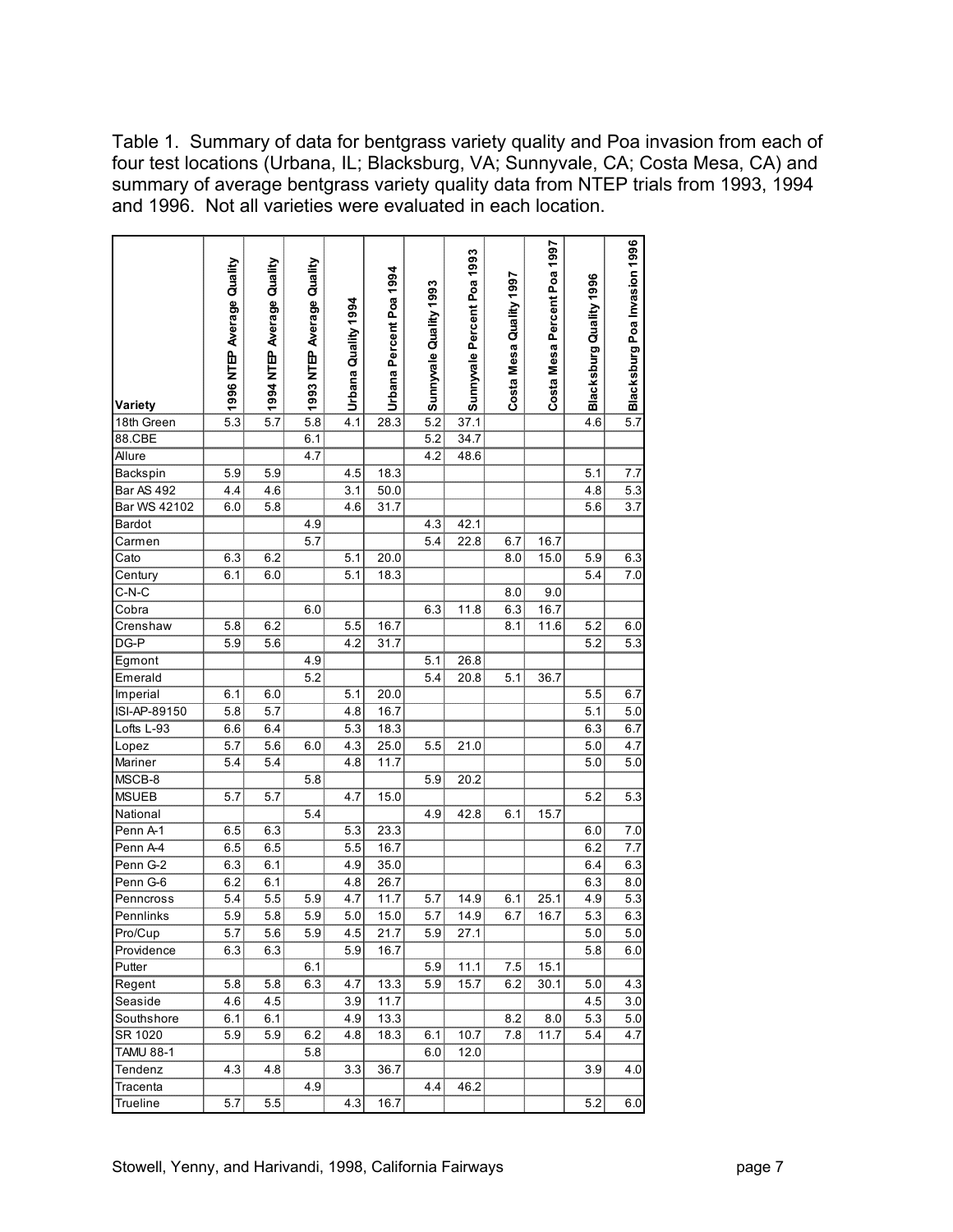Table 2. Correlation matrix for turfgrass quality ratings and Poa invasion comparing the NTEP national averages and individual locations. A plus (+) indicates that the correlation between turf quality and Poa invasion is significant using the F test, p•0.05 (there is a 5% chance that the correlation is due to chance). Two pluses (++) indicates that the correlation is highly significant using the F test, p•0.01 (there is a 1% chance that the correlation is due to chance).

|                          | <b>Poa Invasion Rating</b> |               |                |                 |  |  |  |
|--------------------------|----------------------------|---------------|----------------|-----------------|--|--|--|
| <b>Turfgrass Quality</b> | Urbana, IL                 | Sunnyvale, CA | Costa Mesa, CA | Blacksburg, VA  |  |  |  |
| NTEP 1993 Average        |                            | $++$          |                | $\ddot{}$       |  |  |  |
| NTEP 1994 Average        |                            |               |                | $++$            |  |  |  |
| NTEP 1996 Average        |                            |               |                | $++$            |  |  |  |
| Urbana                   | $+ +$                      |               |                | $++$            |  |  |  |
|                          |                            |               |                |                 |  |  |  |
| Sunnyvale                |                            | $++$          |                |                 |  |  |  |
| Costa Mesa               |                            |               | $++$           |                 |  |  |  |
| Blacksburg               |                            | $\ddot{}$     |                | $^{\mathrm{+}}$ |  |  |  |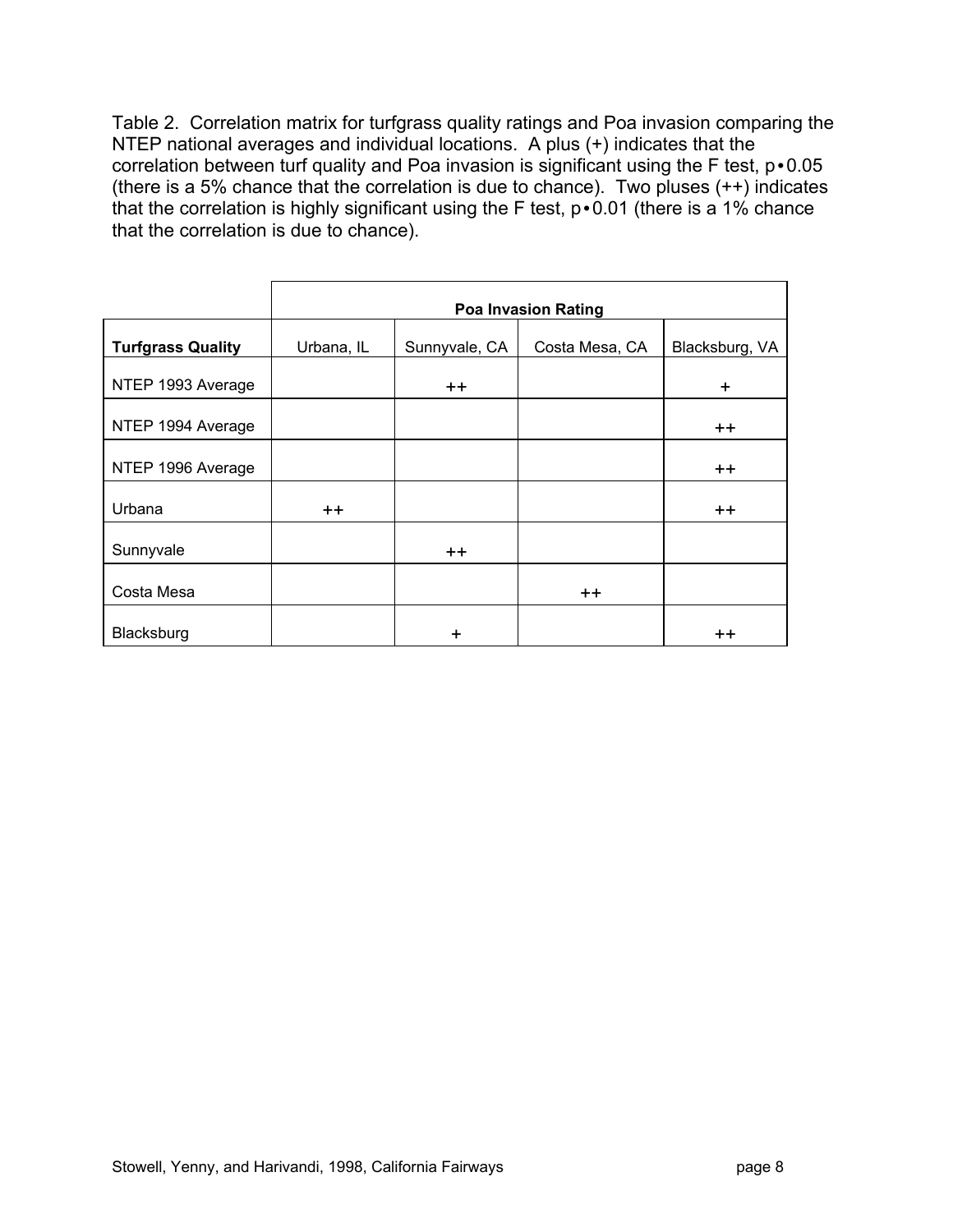Table 3. Correlation matrix for turfgrass quality ratings for national average and individual locations. A plus (+) indicates that the correlation between quality ratings is significant using the F test, p • 0.05 (there is a 5% chance that the correlation is due to chance). Two pluses  $(++)$  indicates that the correlation is highly significant using the F test, p•0.01 (there is a 1% chance that the correlation is due to chance).

| <b>Turfgrass Quality</b> | Urbana, IL | Sunnyvale, CA    | Costa Mesa, CA | Blacksburg, VA |
|--------------------------|------------|------------------|----------------|----------------|
| NTEP 1993 Average        | $\ddot{}$  | $^{\mathrm{++}}$ |                | $\ddot{}$      |
| NTEP 1994 Average        | $+ +$      |                  | $\ddot{}$      | $+ +$          |
| NTEP 1996 Average        | $++$       |                  |                | $+ +$          |
| Urbana                   |            |                  |                | $++$           |
| Sunnyvale                |            |                  |                | ÷              |
| Costa Mesa               |            |                  |                |                |